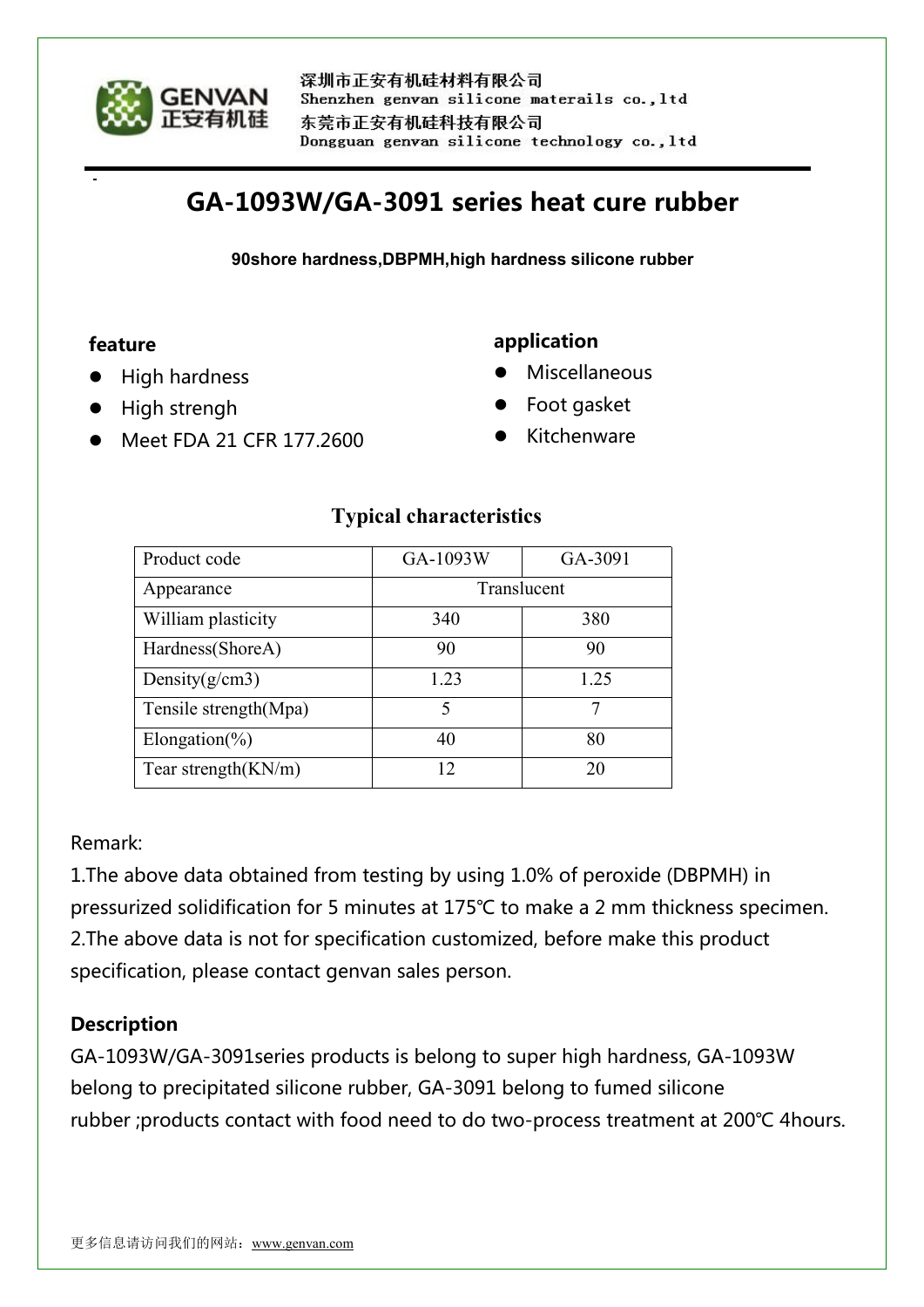

深圳市正安有机硅材料有限公司 Shenzhen genvan silicone materails co., ltd 东莞市正安有机硅科技有限公司 Dongguan genvan silicone technology co., ltd

#### **Application, coloring, modifying, mixing**

Products can be colored to maintain the color of the pigment itself;

can use genvan's additive to the properties, like aging resistance,compression deformation of the product,more detailed info. for how to use the additives,please contact Genvan company local sales or customer service

## **Storage&period of validity**

The product is stored unopened at 50℃ or below the shelf life is 6 months from the date of production; Out of the expiration date, it shall be fully tested. determine to meet the customer's own product specifications, only continue to use

## **Package**

The product by standard measurement, plastic film packaging, for 20kgs/ box.Samples available

## **Product safety info.**

This information does not include safety info. for how to use this product safely.

Please read product,safety data sheet,labels on product packing container before operation. For safety data sheet, can log in [www.genvan.com](http://www.genvan.com) to download or obtain from Genvan company sales person.